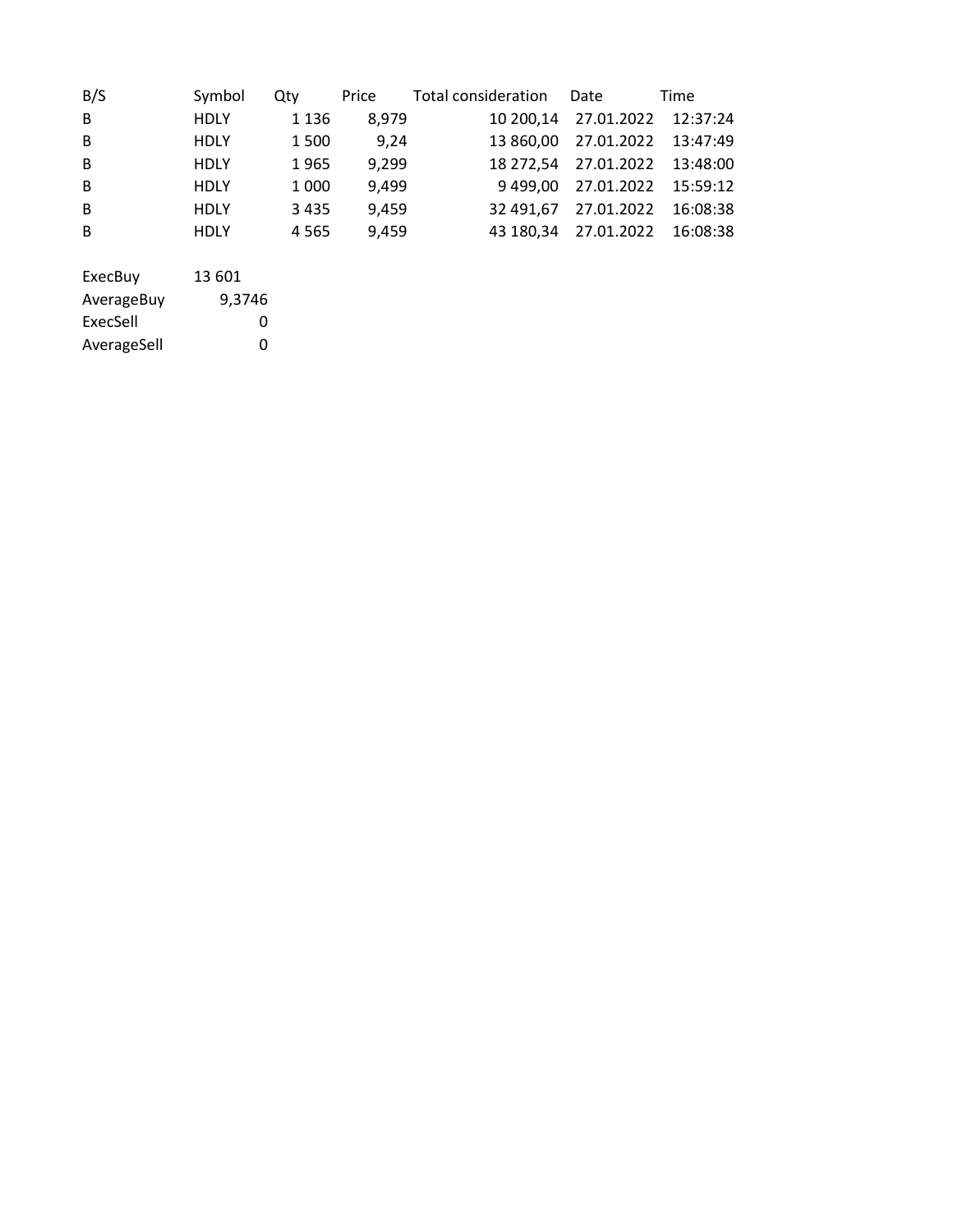| B/S | Symbol      | Qty     | Price | Total consideration | Date       | Time     |
|-----|-------------|---------|-------|---------------------|------------|----------|
| B   | <b>HDLY</b> | 519     | 9,529 | 4 9 4 5 , 5 5       | 28.01.2022 | 10:16:56 |
| B   | <b>HDLY</b> | 1 0 0 0 | 9,6   | 9 600,00            | 28.01.2022 | 10:59:49 |
| B   | <b>HDLY</b> | 11 000  | 9,6   | 105 600,00          | 28.01.2022 | 10:59:49 |
| B   | <b>HDLY</b> | 5 6 5 0 | 9,529 | 53 838,85           | 28.01.2022 | 11:21:37 |
| B   | <b>HDLY</b> | 104     | 9,529 | 991,02              | 28.01.2022 | 11:26:21 |
| B   | <b>HDLY</b> | 1727    | 9,529 | 16 456,58           | 28.01.2022 | 11:26:21 |
| B   | <b>HDLY</b> | 4 0 0 0 | 9,44  | 37 760,00           | 28.01.2022 | 12:44:14 |
| B   | <b>HDLY</b> | 1457    | 9,413 | 13 714,74           | 28.01.2022 | 12:49:29 |
| B   | <b>HDLY</b> | 399     | 9,413 | 3755,79             | 28.01.2022 | 12:51:40 |
| B   | <b>HDLY</b> | 1492    | 9,413 | 14 044,20           | 28.01.2022 | 12:57:55 |
| B   | <b>HDLY</b> | 2652    | 9,413 | 24 963,28           | 28.01.2022 | 14:05:20 |
| B   | <b>HDLY</b> | 7 0 0 0 | 9,41  | 65 870,00           | 28.01.2022 | 14:05:20 |
| B   | <b>HDLY</b> | 8 0 0 0 | 9,25  | 74 000,00           | 28.01.2022 | 14:09:44 |
| B   | <b>HDLY</b> | 1       | 9,205 | 9,21                | 28.01.2022 | 16:25:20 |
|     |             |         |       |                     |            |          |

| ExecBuy     | 45 001 |
|-------------|--------|
| AverageBuy  | 9,4564 |
| ExecSell    | Ω      |
| AverageSell | O      |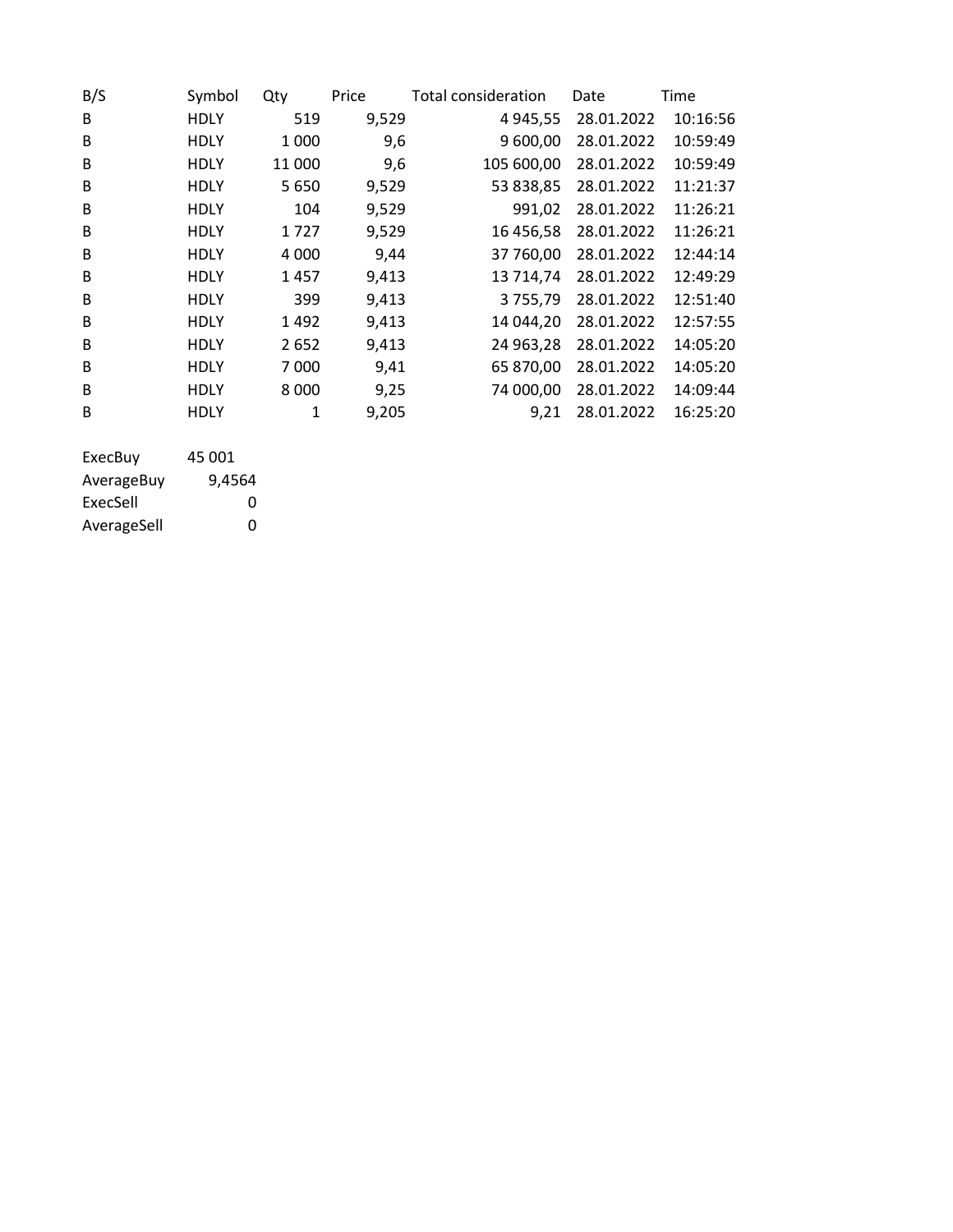| B/S     | Symbol      | Qty     | Price | Total consideration | Date       | Time     |
|---------|-------------|---------|-------|---------------------|------------|----------|
| B       | <b>HDLY</b> | 5967    | 9,2   | 54 896,40           | 31.01.2022 | 09:01:53 |
| B       | <b>HDLY</b> | 10      | 9,2   | 92,00               | 31.01.2022 | 09:17:16 |
| B       | <b>HDLY</b> | 20      | 9,2   | 184,00              | 31.01.2022 | 09:28:34 |
| B       | <b>HDLY</b> | 3       | 9,2   | 27,60               | 31.01.2022 | 09:31:35 |
| B       | <b>HDLY</b> | 8 0 0 0 | 9     | 72 000,00           | 31.01.2022 | 09:34:53 |
| B       | <b>HDLY</b> | 5 0 0 0 | 9     | 45 000,00           | 31.01.2022 | 10:55:55 |
| B       | <b>HDLY</b> | 2613    | 8,91  | 23 281,83           | 31.01.2022 | 11:34:08 |
| B       | <b>HDLY</b> | 4 2 5 0 | 8,91  | 37 867,50           | 31.01.2022 | 13:25:35 |
| B       | <b>HDLY</b> | 4 1 8 3 | 8,91  | 37 270,53           | 31.01.2022 | 14:07:55 |
| B       | <b>HDLY</b> | 61      | 8,91  | 543,51              | 31.01.2022 | 14:08:03 |
| B       | <b>HDLY</b> | 130     | 8,91  | 1 158,30            | 31.01.2022 | 14:08:03 |
| B       | <b>HDLY</b> | 1763    | 8,91  | 15 708,33           | 31.01.2022 | 14:08:03 |
| B       | <b>HDLY</b> | 75      | 8,8   | 660,00              | 31.01.2022 | 14:09:54 |
| B       | <b>HDLY</b> | 200     | 8,8   | 1760,00             | 31.01.2022 | 14:10:08 |
| B       | <b>HDLY</b> | 4500    | 8,8   | 39 600,00           | 31.01.2022 | 14:51:57 |
| B       | <b>HDLY</b> | 225     | 8,8   | 1980,00             | 31.01.2022 | 15:29:46 |
| B       | <b>HDLY</b> | 550     | 9     | 4 950,00            | 31.01.2022 | 16:13:43 |
| B       | <b>HDLY</b> | 4 0 0 0 | 9     | 36 000,00           | 31.01.2022 | 16:27:15 |
| EverPuv | 1150        |         |       |                     |            |          |

| ExecBuy     | 41 550 |
|-------------|--------|
| AverageBuy  | 8.9767 |
| ExecSell    | O      |
| AverageSell | O      |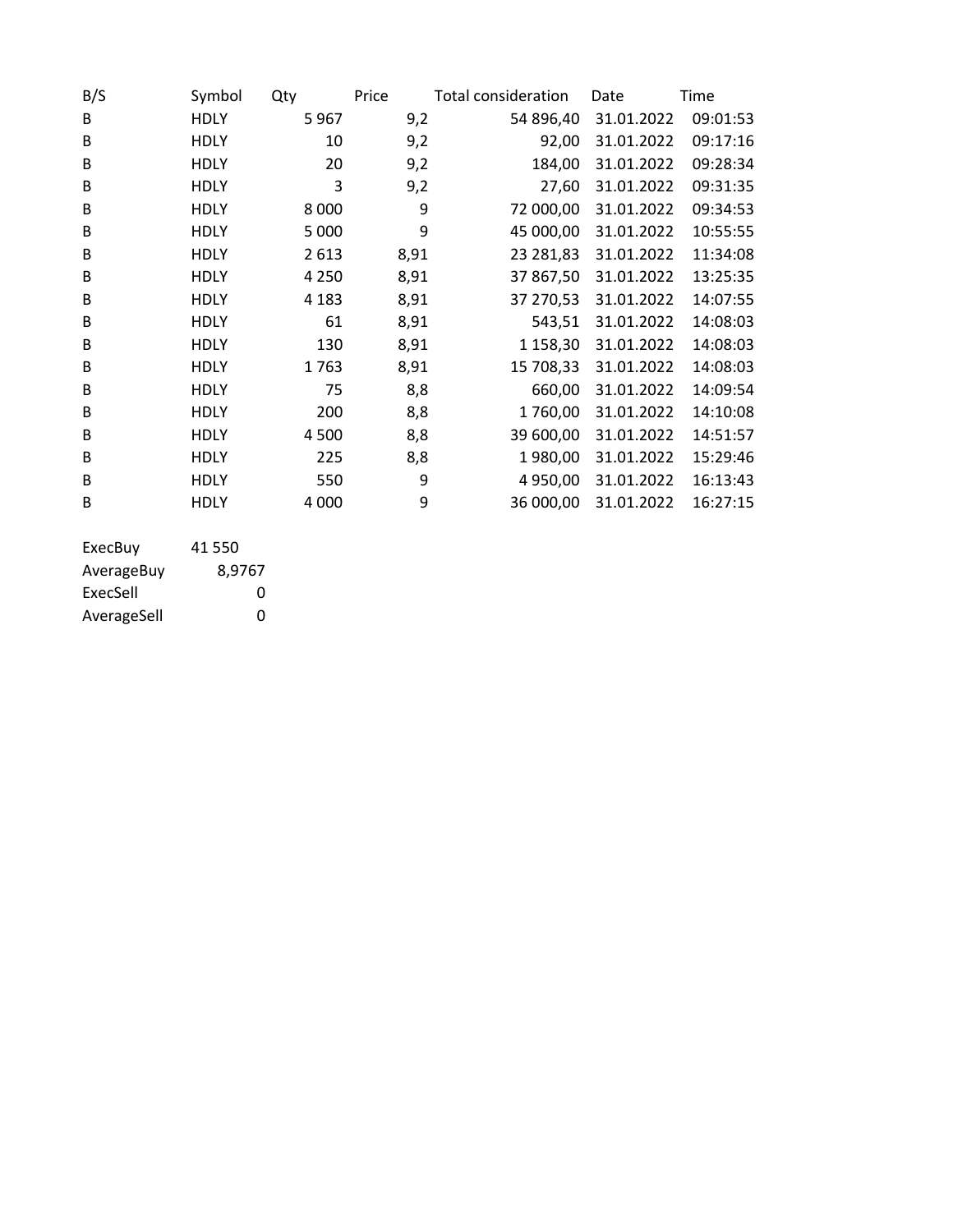| B/S        | Symbol      | Qty     | Price | Toatal consideration | Date       | Time     |
|------------|-------------|---------|-------|----------------------|------------|----------|
| B          | <b>HDLY</b> | 8 0 0 0 | 8,91  | 71 280,00            | 01.02.2022 | 10:24:25 |
| B          | <b>HDLY</b> | 2 0 3 0 | 8,9   | 18 067,00            | 01.02.2022 | 10:47:19 |
| B          | <b>HDLY</b> | 4970    | 8,9   | 44 233,00            | 01.02.2022 | 10:48:57 |
| B          | <b>HDLY</b> | 3 0 0 0 | 8,88  | 26 640,00            | 01.02.2022 | 11:16:42 |
| B          | <b>HDLY</b> | 3 1 4 1 | 8,9   | 27 954,90            | 01.02.2022 | 13:46:39 |
| B          | <b>HDLY</b> | 513     | 8,9   | 4 5 6 5 , 7 0        | 01.02.2022 | 13:46:39 |
| B          | <b>HDLY</b> | 346     | 8,9   | 3 079,40             | 01.02.2022 | 14:01:32 |
| B          | <b>HDLY</b> | 6 0 0 0 | 8,882 | 53 292,00            | 01.02.2022 | 14:09:40 |
| B          | <b>HDLY</b> | 974     | 8,8   | 8 5 7 1 , 2 0        | 01.02.2022 | 14:09:40 |
| B          | <b>HDLY</b> | 4775    | 8,8   | 42 020,00            | 01.02.2022 | 14:12:40 |
| B          | <b>HDLY</b> | 139     | 8,8   | 1 2 2 3 , 2 0        | 01.02.2022 | 15:47:59 |
| B          | <b>HDLY</b> | 83      | 8,8   | 730,40               | 01.02.2022 | 15:48:13 |
|            |             |         |       |                      |            |          |
| ExecBuy    | 33 971      |         |       |                      |            |          |
| AverageBuy | 8,8798      |         |       |                      |            |          |

ExecSell 0<br>AverageSell 0

AverageSell 0